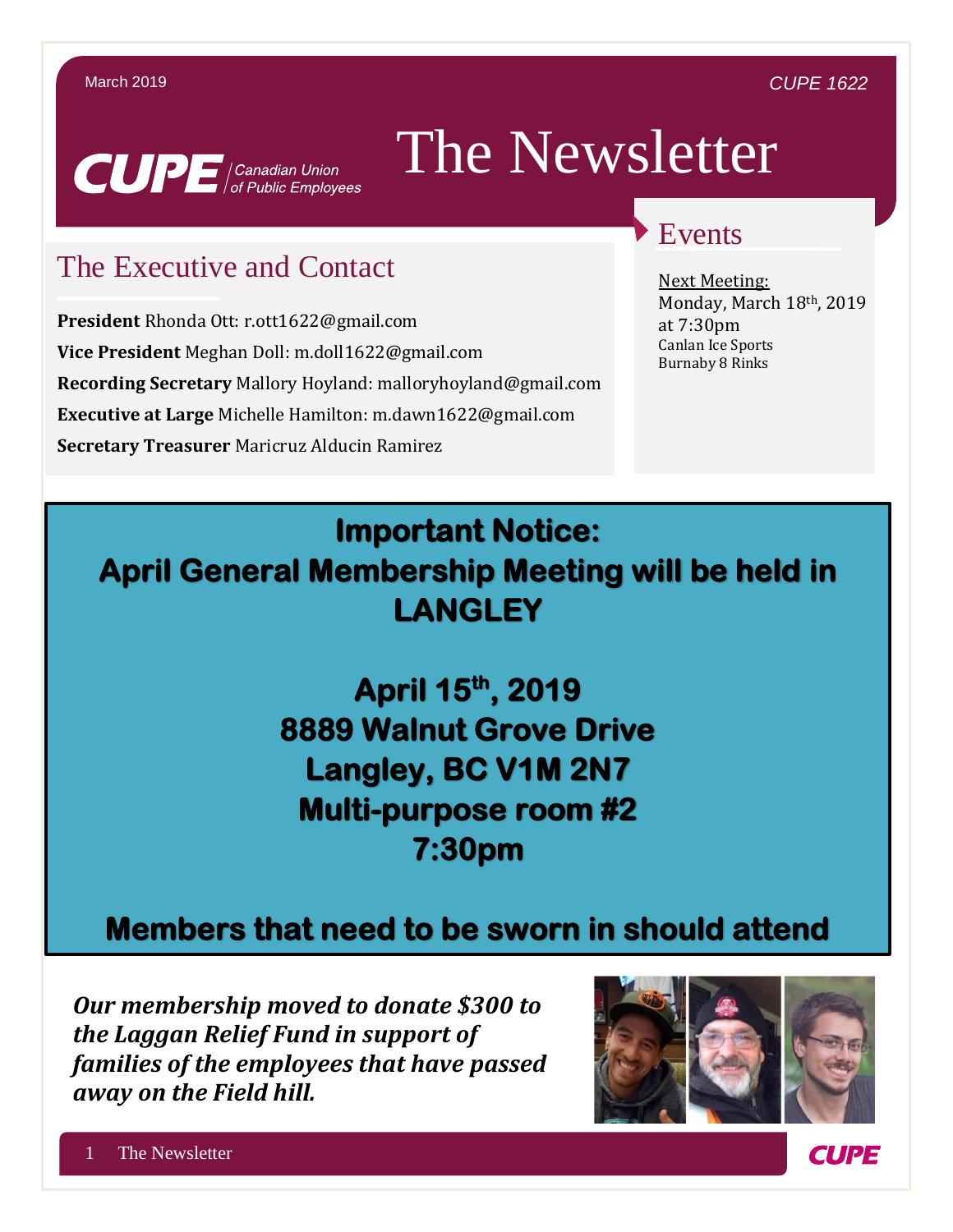Thousands rally for International Women's Day march in Toronto on March 8th. The Annual International Women's Day march is a reminder that women are still fighting for equality. Full article:

[https://www.cbc.ca/news/canada/toronto/international](https://www.cbc.ca/news/canada/toronto/international-womens-day-march-2019-1.5050202)[womens-day-march-2019-1.5050202](https://www.cbc.ca/news/canada/toronto/international-womens-day-march-2019-1.5050202)



## **Why We Put Ourselves Last**

- **1. We think self-care means being selfish.**
- **2. We often sacrifice self-care because we're too busy trying to save everyone else.**
- **3. We are accustomed to relationships based on neediness, not real love. We often fall in love with the idea of being in love, if we take care of ourselves, we are more independent, less needy of getting attention or affection, and more capable of truly connecting with another human being**
- **4. We don't realize we teach people how to treat us.**
- **5. We expect others to take care of us.**
- **6. We don't realize our worth.**

# **Self-Care Should Be a Priority Tips for a healthier work-home life balance**

#### **Exercise Tips**

**Ride a bike. Walk to work.** Use safety equipment. Make it fun. **Head to the gym. Bring a friend.** 

**Stretch first. Take advantage of fitness courses. Play a sport. Incorporate different kinds of exercise in your routine.**